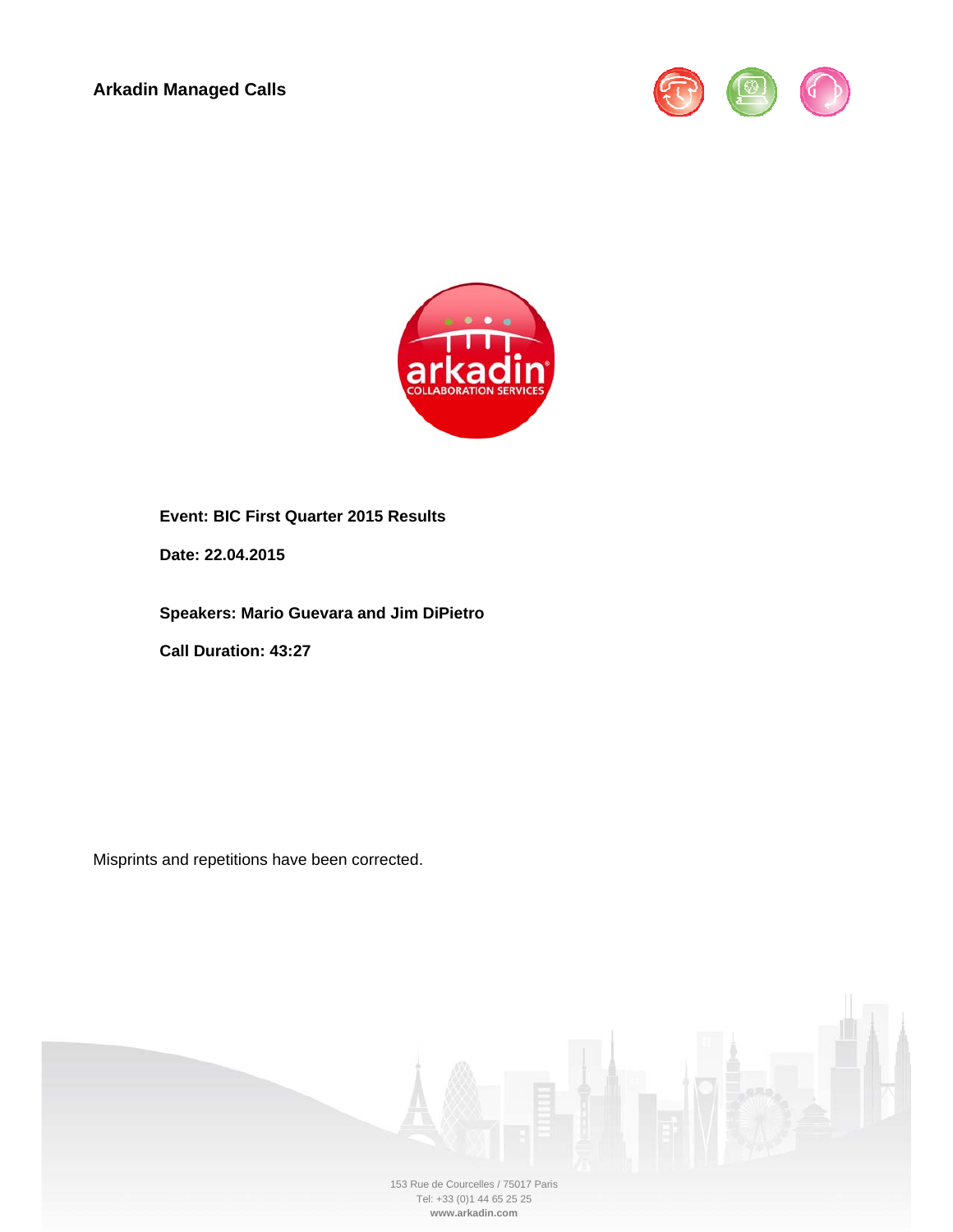

**Operator:** Ladies and gentlemen, welcome to the First Quarter 2015 Results BIC Conference Call. I now hand over to Mr Mario Guevara, Chief Executive Officer and Mr Jim DiPietro, Chief Financial Officer. Gentlemen, please go ahead.

**Mario Guevara:** Thank you. Good afternoon. Good morning. Thank you, all of you, for being here with us today. Let me start with the first quarter Group key figures. Our sales reached €508.10 million, a 6.8% increase on a comparative basis, where our Consumer business grew 7.4% with a robust result in developed markets.

Our BIC Graphic net sales increased 2.4%, driven by the growth in developing markets. Income from operations increased 33.7% to €97.6 million and normalised IFO, which excludes non-recurring items, was €101.8 million, up 39.4%. And normalised IFO margin was 19.9% compared to the 16.8% in the first quarter of 2014.

The EPS group share was €1.64, up 53.3%, and our net cash position at the end of March reached €398.2 million. And Jim will explain later, in more detail, the evolution of our net cash position compared to the previous year.

As you can see on the slide 5, our Consumer business increased 7.4% on a comparative basis.

Developed markets show a very good performance with sales up 8% in Europe, with a solid growth in all categories and in both Western and Eastern regions. North America increased 11%, thanks to the very good execution in Lighter and Shaver categories. Developing markets: net sales grew 3.9% with Latin America performance at high single-digit growth. The Middle East and Africa grew a low-single digit, facing a high comparison basis. And Asia, particularly Cello Pens, fell back the overall performance.

Let me now comment on sales performance by category, starting with Stationery. The first quarter 2015, net sales increased 1.8% on comparative basis. In Europe, we continue to see strong positive trend with high single-digit growth, driven by both Western and Eastern Europe. Sales grew in Retail in office products and across a large range of products, including our champion brands, BIC Cristal and BIC 4-Colour, as well as colouring and correction products.

In North America, net sales were slightly down. This slow start of the year is due to the office superstore channel which is compared to a strong Q1 in 2014 and has been impacted by market concentration with over 300 stores close in 2014. Our performance was good in other distribution channels where trade response to our champion brand strategy and new product introduction has been quite positive. Overall, our market share was flat in a low single-digit growth market.

In developing markets, net sales decreased low single-digit on a comparative basis. Latin America ended the quarter with double-digit growth, and Back to School was quite good in the Southern Hemisphere with a strong result and market share gains in Brazil. In Mexico, market share was flat. The decrease of net sales in the Middle East and Africa was due to a very high comparative basis, while fundamentals remained solid. Cello pens' first quarter net sales decreased, due mainly to manufacturing bottlenecks which negatively impacted the fulfilment of customer orders. Q1 2015 in Stationery normalised IFO margin was 13.6% compared to 10.8% in 2014 as a result of favourable fixed-cost absorption as well as positive effect on raw materials and FX on gross profit.

Turning to Lighters on slide 7, you can see that net sales increased 9.7% on a comparative basis. In Europe, sales increased high single-digit. The growth was driven by distribution gains in Western Europe and a strong performance in Eastern Europe, with an increase in volumes and prices to compensate the currency impact.

In North America, net sales increased low double-digit. This very good performance reflects both, market share gains driven by expanded distribution, the success of their sleeve designs and buy-in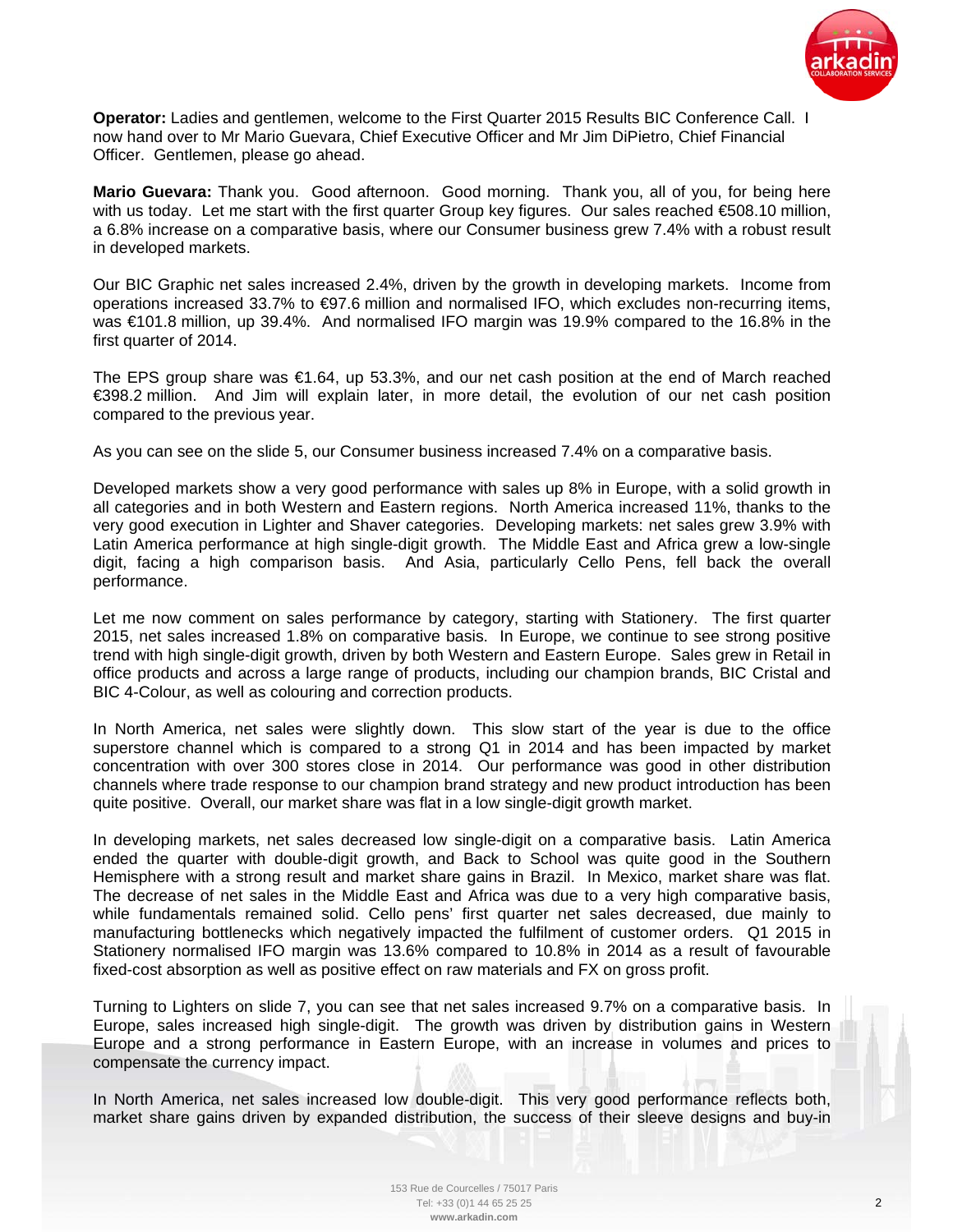

ahead of price adjustment implemented as of  $1<sup>st</sup>$  April 2015. Developing markets grew high single-digit. In Latin America, net sales grew mid single-digit with a good performance in both Brazil and Mexico. The Middle East and Africa and Asia performance was notably driven by distribution gains in Asia, where we gained 2,000 additional listings in convenience stores.

The Q1 2015 Lighters normalised IFO reached 37.6% compared to 36.6% in 2014. The improvement is due to strong net sales growth and positive raw material impact.

Turning to slide number 8, BIC Shavers' net sales increased 14.7% on a comparative basis. Net sales increased double-digit in all our geographies. In Europe, the performance was driven by the success of our new shaver for men, BIC Flex 3 Comfort and the good resilience of our products such as BIC 3 in France and BIC Miss Soleil in Eastern Europe. In North America, we continued to out-perform both, the US and Canadian one-piece market. At the end of March, the total US wet shave market was flat in value, with system segments down 3.4% and the one-piece segment up 4.6%. BIC achieved a 26.6% market share at the end of the first quarter 2015. BIC first quarter benefit was the solid sell-in performance due to the launch of new products like BIC Flex 5 for men, that has been very wellaccepted by the trade, and BIC Simply Soleil Click for women. We also grew in our core products BIC Soleil and BIC Hybrid 3.

In developing markets, Latin America performance was driven by the success of BIC Soleil and BIC 3 Action shavers. We also registered a good momentum in the Middle East and Africa, thanks to our single, twin and triple-blade products. In South Africa, we consolidated our leadership in one-piece shavers. Q1 2015 Shavers' normalised IFO margin was 21.3% compared to 17.4% in 2014. The increase of the margin is driven by strong net sales growth and lower brand support expenses in Q1 2015 compared to the previous year.

Let me now turn to other consumer products. Q1 2015 net sales decreased -1.6% on a comparative basis. This segment includes various activities in different countries, also includes BIC Sport, which net sales grew double-digit on a comparative basis. Other consumer products: Q1 2015 normalised IFO was - €0.7 million, including the expenses related to the portable fuel cell project of €1.1 million compared to €2.2 million in the first quarter of 2014. As you may remember, we closed the sales of our portable fuel cell technology to Intelligent Energy early April of this year.

Let me now turn to slide number 10. BIC Graphic net sales increased 2.4% on a comparative basis, driven by Stationery and Hard Goods sales across all regions, and we continue to focus on offering distributor and corporate accounts a wide range of safe and compliant products.

In Europe, net sales were driven by Writing Instruments and new product launches. In North America, we experienced a softer sales due to a weaker calendar business season, while Hard Goods performed in line with our expectations. In developing markets, we continue to grow at double-digit rate.

Q1 2015 normalised IFO margin was -6.7% compared to -7.2% in 2014, with a positive impact due to a better gross profit in this category. Let me now give the microphone to Jim who will comment in more detail our consolidated accounts.

**Jim DiPietro:** Thank you, Mario. I'll start by reviewing the summarised P&L results on slide 12. In the first quarter 2015, net sales increased 17.6% as reported and 6.8% on a comparative basis. Gross profit increased 23%, while normalised IFO increased 39.4%. The €4.2 million difference between normalised IFO and IFO is related to restructuring costs, mainly distribution reorganisation in the Middle East and Africa regions.

On slide 13, we look at the evolution net sales between the first quarter of 2014 and 2015. On an asreported basis, net sales increased 17.6%. On a comparative basis, our sales grew 6.8%. Foreign currency translation impact was favourable 11.4% for €49 million. The strength of the US dollar compared to the euro accounted for €40 million of the translation increase. Other changes came from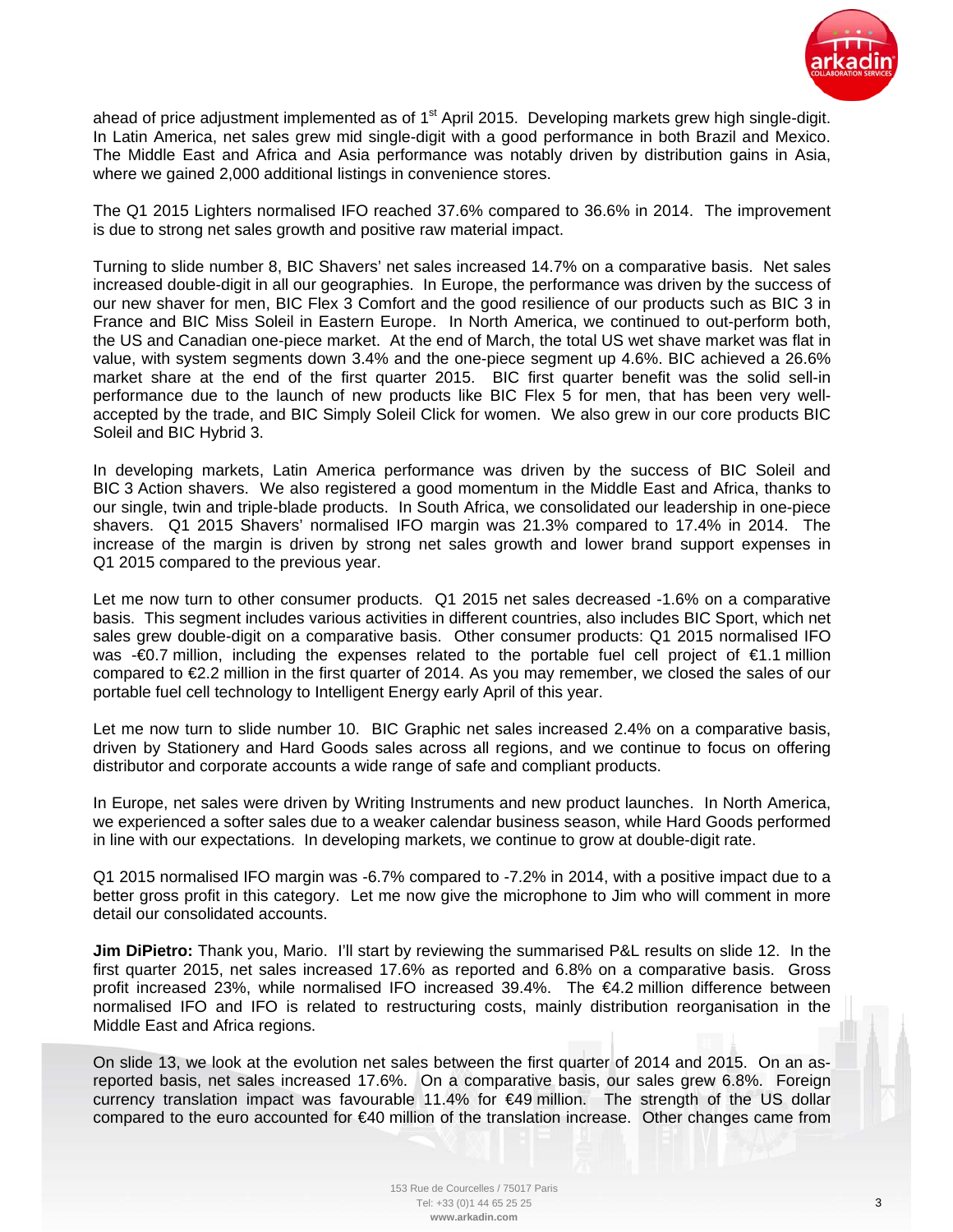

the Indian rupee ( $\epsilon$ 4 million impact). The Mexican peso had a  $\epsilon$ 2 million impact. On the negative impacts, Russian-Ukrainian currencies combined had a -€2 million effect. The perimeter impact in the quarter is related to the sale of Sheaffer.

Now reviewing normalised IFO for the first quarter compared to the first quarter of 2014, on slide 14. We can see an increase of 2.3 points in gross margin, benefiting from the first quarter sales growth; favourable manufacturing costs both coming from absorption and raw materials as well as favourable FX. Brand support decreased 0.2 points. And OPEX and other operating expenses were down sixtenths of a point. Brand support impact is timing versus last year and we'll see that being invested in the balance of the year.

On slide 15, net finance revenue increased €12.7 million compared to €1.5 million last year. This is due to a favourable revaluation of financial assets denominated in US dollar.

Income before tax increased 48%, as reported, to €110.3 million. And the first quarter tax rate was 30%, consistent with last year at 30.3%. Net income Group share increased 54%. And finally, EPS Group share increased to  $\epsilon$ 1.64, compared to  $\epsilon$ 1.07 in the first quarter of last year.

On slide 16, we see the evolution of our cash position between December and March. We generated solid cash from operating activities which funded our €23.7 million CAPEX investment. The cash received through stock options exercised net of liquidity contracts was €6.2 million. As a reminder, the net cash position is impacted by the future value of Cello's remaining put option. This ends the review of our first quarter results and I'll give the floor back to Mario.

**Mario Guevara:** Thank you, Jim. Let me summarise the first quarter results on the slide number 18. The solid performance of our Consumer business was spread across all geographies, with mature markets growing even faster than developing markets. We experienced an outstanding achievement in Lighters and Shavers.

Stationery showed good results, although impacted by the disappointing performance of Cello pens where transition remains challenging. But it's important to say that we remain confident in the mid and long-term potential of Cello pens. BIC Graphic confirmed positive sales momentum, driven by Hard Goods growth in North and Latin America.

Normalised IFO margin was favourably impacted by foreign currency fluctuations and by a decrease in raw material prices. We saw an improvement in all our categories. Finally, our net cash position remains healthy, thanks to sustained operating cash flow generation and in spite of an increase in inventories in line with the expected sales for the balance of the year.

This very good performance has reinforced our confidence and optimism to achieve our full-year guidance. As shared with you in February, we expect 2015 net sales to grow between 4% and 5% on a comparative basis. As regards to profitability, we anticipate Consumer business normalised IFO margin to be consistent with 2014 and BIC Graphic normalised IFO margin to improve and draw near the mid single-digit level.

Recently, we have all experienced how company results may be affected by the current volatile currency environment and you also know that we prefer to take a prudent stand in terms of outlook. However, based on current currency rates and their translational impact on net sales, it is fair to mention that we could have a potential upside in full-year Consumer business normalised IFO margin compared to initial expectations. Thank you and now we're ready to answer your questions.

**Operator:** Thank you, sir. Ladies and gentlemen, if you wish to ask a question, please press 01 on your telephone keypad. We have the first question from Nicolas Langlet, Natixis. Sir, please go ahead.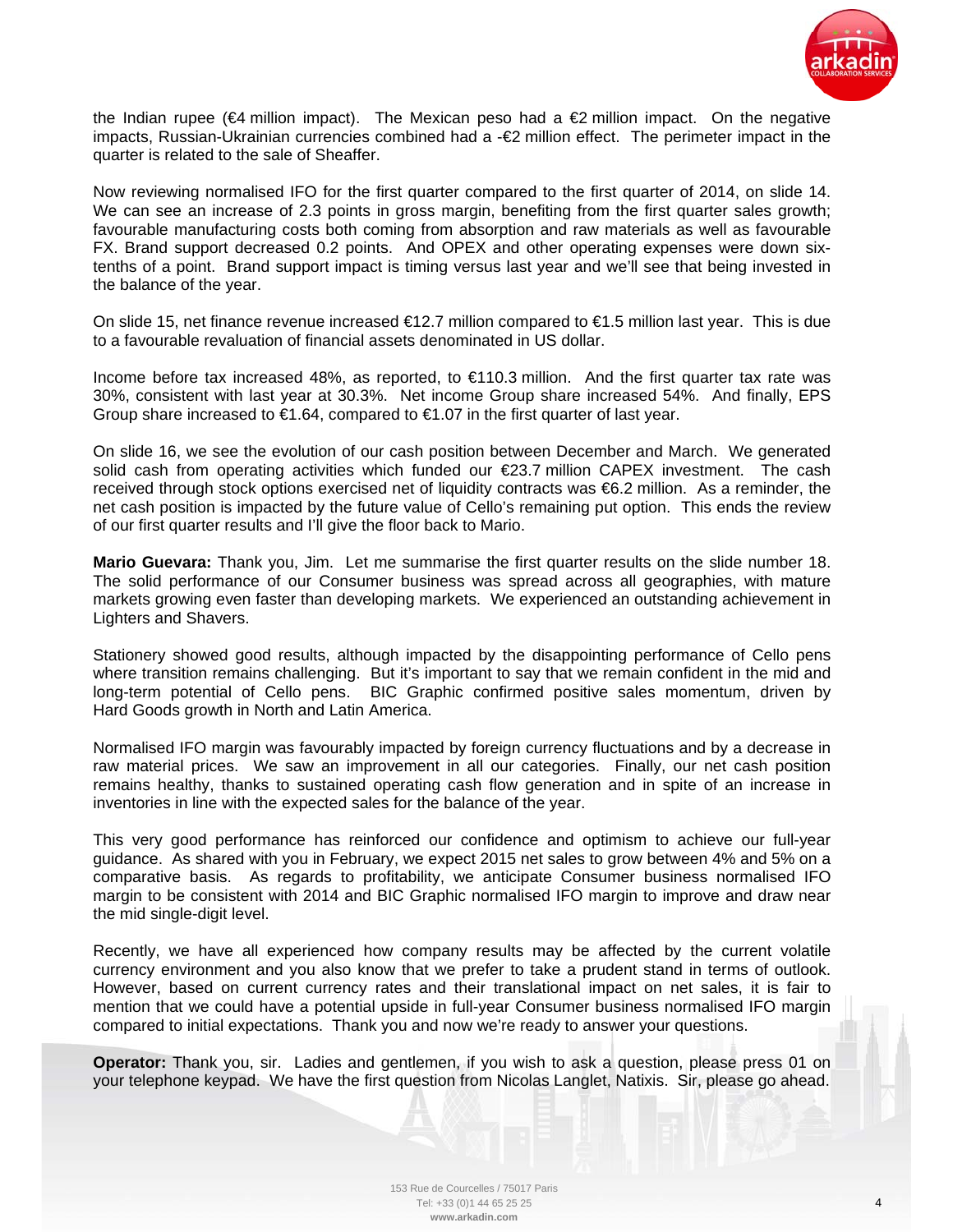

**Nicolas Langlet:** Hi. Good afternoon, everyone. I've got three questions, please. First of all, on the gross margin development in Q1: So it's at 230 basis points. Is it possible to split it between the different elements mentioned – between the geographical mix, raw material impact and operating leverage?

Second question on Cello. Can you give us the – what was the like-for-like trend in Q1 at sales level? And also, what was the adjusted EBIT margin for Cello in Q1? You mentioned some problem in the production. Did it have a major impact on sales or on Q1? And lastly, on the transaction position you have in terms of currency, have you finalised to hedging the short position in euro and what is the rate for 2015? Thank you.

**Mario Guevara:** Hi, Nicolas. It is Mario. I will answer your question on Cello.

# **Nicolas Langlet:** Yes.

**Mario Guevara:** On the soft growth, the sales experienced a double-digit decline in the first quarter of 2015. And as I mentioned, this is related to production issues where we have bottlenecks. What happens is we're polishing our quality standards to the Cello manufactured products and this caused a bottleneck in terms of production output. So we were not able to ship out the orders that we had by the end of Q1.

That being said, as I explained during the call, the transition period has been more challenging than expected. And we foresee this situation to continue through the rest of the year, with a gradual improvement in sales quarter after quarter.

**Nicolas Langlet:** Okay. Is it fair to say that you expect a stable like-for-like in the country? After the nine years double-digit decline in Q1, do you think that in the coming quarters, the growth could permit to be at least stable for the full year?

**Mario Guevara:** Well, we aim to improve quarter by quarter. But as I said, you know, the transition humble us and we continue learn and  $-1$  would say in a hard way. So what we know is this improvement will take time. And we expect to see again improvement quarter after quarter, Nicolas.

**Nicolas Langlet:** Okay.

**Operator:** Thank you, sir. We have –

**Mario Guevara:** We –

**Operator:** Sorry, sir.

**Mario Guevara:** Oui. We still have two points from the –

**Operator:** The questions? That's right.

**Mario Guevara:** Yes. And Jim, could you help me with the other two?

**Jim DiPietro:** Yes. So Nicolas, I think your first question was on gross profit increase and the composition of the gross profit?

# **Nicolas Langlet:** Yes.

**Jim DiPietro:** So if we look at the gross profit, again, we've had the benefit of the strong sales which comes from both, category growth and geographical mix, if you will. The absorption benefit coming across most of the factories as well as favourable raw materials and favourable FX. If we look at those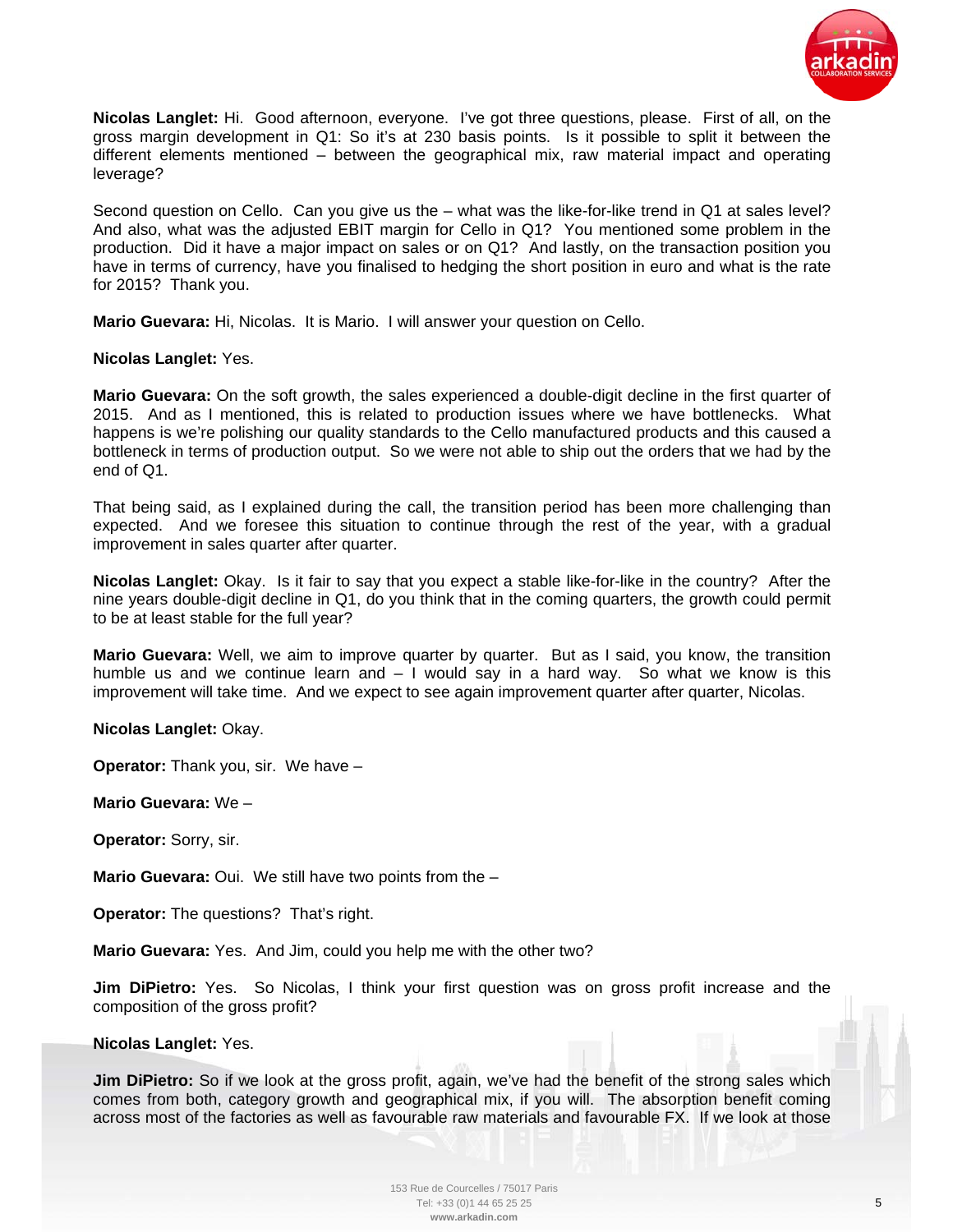

– call it four different drivers, it's pretty equally weighted between all four. So really, the gross profit increase of 2.3 points or 230 basis points. It's pretty equal weighting again between – call it the sales mix, coming from the category, geography, absorption, raw material benefits on the lower cost versus a year ago and favourable foreign exchange.

**Nicolas Langlet:** Okay. Okay. And in terms of raw material, do you think the positive impact could be sustained in the coming quarters?

**Jim DiPietro:** That's obviously the key question. I think we're starting to see maybe some changes. We have some purchases that we made in the beginning of the year and the first quarter that we'll use again in production for the upcoming quarter. So we'll probably have a little bit more favourability in the second quarter, based on the materials we've just purchased. And I think the second half of the year is going to be contingent on what happens with the supply and the market itself.

**Nicolas Langlet:** Okay.

**Jim DiPietro:** Could you repeat your last question on FX? Was it regarding hedging?

**Nicolas Langlet:** Yes, exactly. Because I think you hedged 80%. In February, you had 80% hedge of the short position in euro at 1.28 euro/USD. I was just hoping if you finalised the hedging?

**Jim DiPietro:** Yes. For this year – 2015, we have finalised the hedging. We are now 100%, at a little less than 1.26. So it's actually around 1.2580.

**Nicolas Langlet:** Okay. And given the average rate of last year, you should have a positive impact this year?

**Jim DiPietro:** Yes. Again, last year, if you remember, we were a little lower than 1.32. So in round numbers, you can compare 1.32 to 1.26.

**Nicolas Langlet:** Okay. And in my estimate, I've got roughly a €10 million positive impact. Does it – looks fair for you?

**Jim DiPietro:** Yes. The only thing you have to keep in mind is while you have to change our hedge last year to this year and the amounts of dollar exposure, some of it's going to end up in inventory, right?

#### **Nicolas Langlet:** Yes.

**Jim DiPietro:** So some of it's going to be – so there's always going to be the timing towards the end of the year of how much of that is production that's in inventory not sold. So  $-$ 

**Nicolas Langlet:** Okay. Thank you.

**Jim DiPietro:** You're welcome.

**Operator:** Thank you, gentlemen. So we have the next question from Aurélie Husson-Dumoutier, Kepler Cheuvreux. Madame, please go ahead.

**Aurélie Husson-Dumoutier:** Thank you. Good afternoon, everyone. I have several question actually. The first is on Shavers. I have a question about the saving of the marketing support. You said that you spent a little bit less in Q1. So is it fair to assume that most of the Flex 5 brand support would happen in Q2? That's my first question.

I have a question also on the restructuring costs. What can we expect for the full year?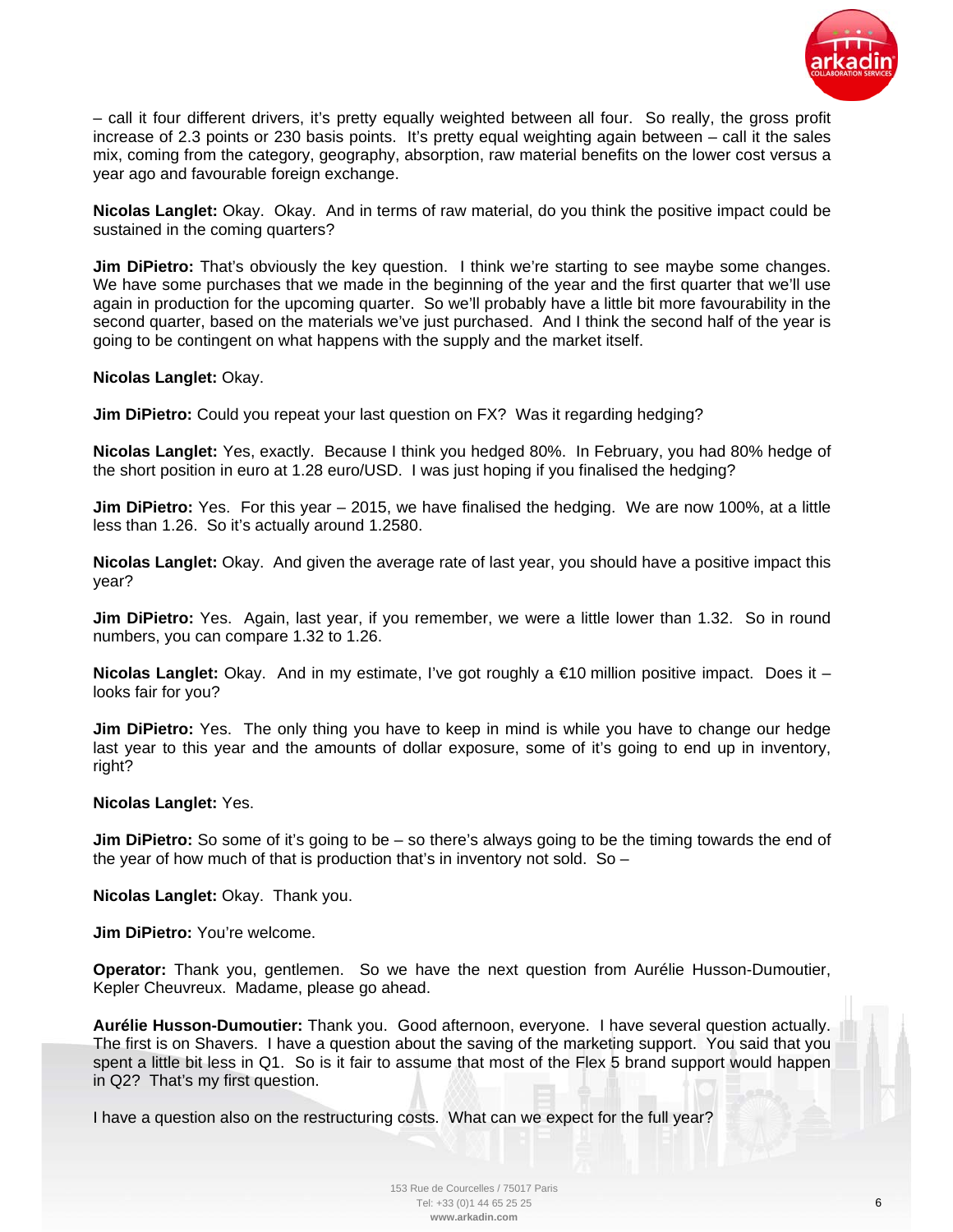

And finally, on Cello. In India, you said that you had some problem with quality that caused the production bottlenecks. Do you have actually problem with workers over there? What is the quality you link to? Thank you very much.

**Mario Guevara:** Thank you, Aurélie. Let me start with the last question you raised. Let me expand on – it's not a quality issue on the market, we raised our quality standards in the factories. And now, we're training our workers to reach those quality standards and that's why we didn't pass all the production. And that's how we ended with a shortage of product to supply the market.

So that's the extent of the problem in manufacturing. And also, we have decided to refurbish part of the equipment and the moulds because also that produces a different level of quality. Again, as I explained, we're raising the standards of the Cello manufactured products to the BIC standards in the short term. Obviously, that will cost a disruption on the supply.

**Aurélie Husson-Dumoutier:** Okay. So we can expect the disruption on the supply to – to last a little bit longer than only three months?

**Mario Guevara:** Well, as I – as we explained, hopefully not, you know. Depends on how fast things could be fixed. But as I explained to Nicolas previously, we expect a gradual recovery of Cello for the remaining of the year.

## **Aurélie Husson-Dumoutier:** Okay. Thank you.

**Mario Guevara:** On your first question on Shavers, yes, we plan to invest, as we said last year on the launch of our new products, specifically Flex 5 and other launches around the world. Then, these brands' support will be spread in the second, third and fourth quarter.

**Jim DiPietro:** Your question number two, we couldn't – because it broke up a bit. Was it related to restructuring cost?

#### **Aurélie Husson-Dumoutier:** Yes, exactly.

**Jim DiPietro:** Okay. Yes, so the restructuring cost that we announced here in the first quarter is related to, again, distribution within Middle East-Africa. And that is to the extent of the cost of restructuring that we've announced. There's no other restructuring plans that we've announced or have planned at this moment for 2015.

**Aurélie Husson-Dumoutier:** I'm sorry. So what could be expected for the full year?

**Jim DiPietro:** Right now, €4.2 million which we announced in the first quarter is – is all that we have recorded and there's no other plans beyond that €4.2 million.

# **Aurélie Husson-Dumoutier:** Okay. Thank you.

**Operator:** Thank you. We have the next question from Hermine de Bentzmann, Raymond James. Madame, please go ahead.

**Hermine de Bentzmann:** Hi. Good morning to you. I have a few questions, please. The first one on the capital revaluation of the financial asset denominated in USD. I was wondering what we can expect in terms of finance revenue for the full year. My second question is on Stationery. I was wondering if you expect an improvement in the US through the year after the weak start. And lastly, on Shavers, I was wondering as well if you plan a roll-out of BIC Flex 5 in other regions. Thank you.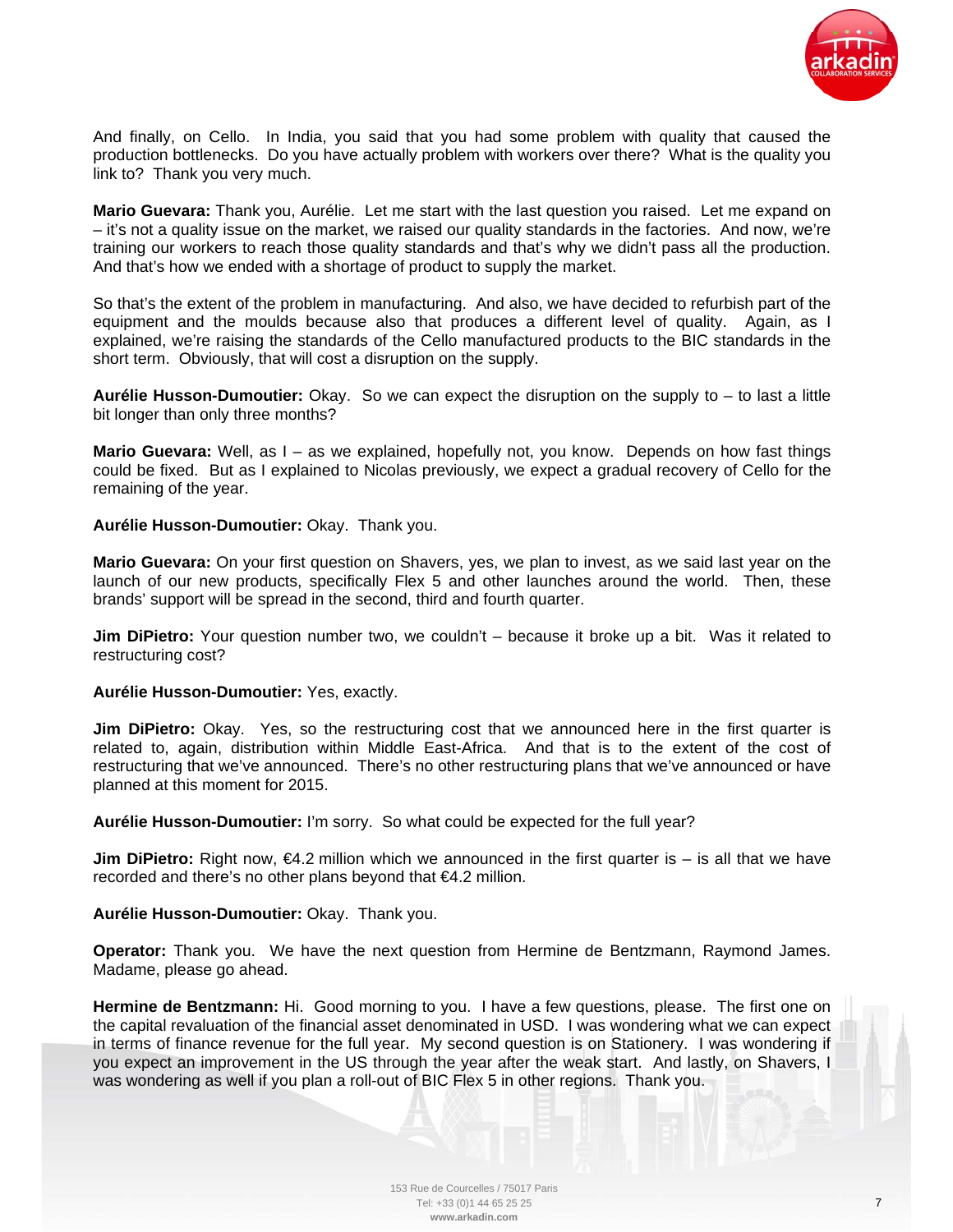

**Mario Guevara:** Okay, Hermine. Let me start with your last question. It's the easiest one. Today, we're serving the market in North America and we have plans only to deploy it in North America in 2015. On the Stationery, as I've mentioned, the selling was decline of a low single-digit. But our POS in the first quarter is in line with the market growth. So we have not experienced a market share loss.

On next quarters, we expect a good Back to School. But we have to be mindful that we always have a switch on shipments between Q2 and Q3 and that's contingent to retailers when they want their orders. And these retailers drive the sales orders to Q2 or Q3, depending on their space that free up from the summer sales. So, in summary, our view for Stationery in North America remains positive.

**Jim DiPietro:** Okay. And on your first question regarding the revaluation of financial assets denominated in USD, it's important to remember that there's a couple of factors here. One is the absolute balance. So again, it's cash balances and accounts. It's the absolute balance as well as any rates in the revaluation of the balances based on current exchange rates.

Remembering that there is seasonality in the business as well as use of cash, and then the rates obviously will be determined into the future. So the one thing to remember is the balance will fluctuate based on the seasonality of the business as well as the use of cash and the needs of use of cash.

So the – the short answer is you can't take the first quarter and multiply it by four. It's going to depend on the – again, the use of cash needs and the seasonality of the business as well as the exchange rate fluctuations throughout the year.

**Hermine de Bentzmann:** Okay. Thank you. And just another question on the developing markets because we've seen a deceleration in Q1. You mentioned Cello, but also you have based a comparison in Middle East and Africa. Is there other markets that are decelerating this quarter?

**Mario Guevara:** The high basis of comparison was mainly on the Stationery.

#### **Hermine de Bentzmann:** Yes.

**Mario Guevara:** And, as I said, the basis remains quite solid. So we expect the rest of the year to recover in Middle East and Africa.

**Hermine de Bentzmann:** Okay. Thank you.

**Operator:** Thank you. We have the next question from Mourad Lahmidi, MainFirst. Sir, please go ahead.

**Mourad Lahmidi:** Yes. Hello, Mario. Hello, Jim. I have several questions. The first one – can you give – can you share with us the regional split of BIC Graphic, please? I have another question on Cello. What is – I mean, in – in Q4, you talked about some competitive pressure in India from a lowcost manufacturer and some pricing pressure as well. Can you update us on this situation?

I have a third question on the Lighters business. You mentioned in the press release that there were early purchase by clients because you will pass on some price hikes in April. So do you basically expect volumes to decline following the price hike? And the last one is Stationery. How do you see the US market in terms of the office product and the consolidation of the stores in this channel? Thank you very much.

**Mario Guevara:** Okay, Mourad. Could you just clarify your first question? It's the split of BIC Graphic percentage of sales or the total company?

**Mourad Lahmidi:** No, no, no. In terms of you know, within the Graphic, what is the percentage of the US, Europe and developing markets?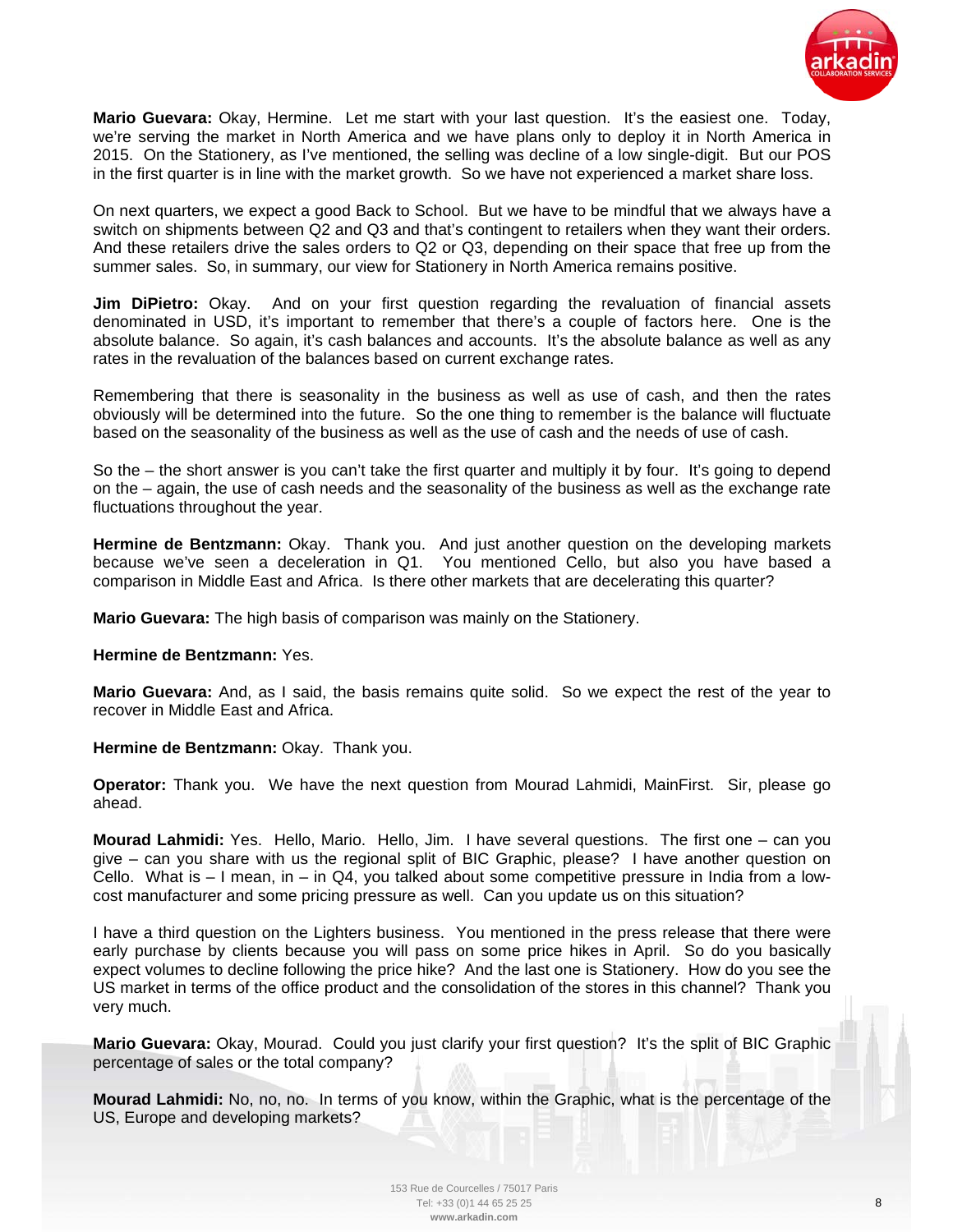

**Mario Guevara:** Okay. Well, the majority of the sales are in North America and it's about less than 10% in developing markets. Cello – what you mentioned is the competitive environment and the writing instruments of less than 5 rupees. Yes, this has continued and, indeed, it has increased due to the reduction in raw material cost which makes the manufacturers of the less than 5 rupees pens be more aggressive in the market.

On Lighters – your question on the price adjustment in – at the beginning of April, it's hard to measure exactly what is the volume due to the early purchase due to the price adjustment in North America. What we can share with you is that the POS during the first quarter of Lighters in North America remains healthy, at around mid single-digit. And also, the success is due obviously not only to the price adjustment, but again, distribution gains and an increase in our sleeve value-added lighters.

On the office products, I guess the segment continues to experience the restructuring that has been announced – so with the store closings. We are managing as it. So the sale decrease will continue to be a challenge for the remainder of the year. On the other hand, other class of trade are making up the difference in sales growth, at least, for us.

**Mourad Lahmidi:** Okay. Thank you very much, Mario.

**Mario Guevara:** You're welcome, Mourad.

**Operator:** Thank you. We have the next question from Christophe Chaput, ODDO. Sir, please go ahead.

**Christophe Chaput:** Yes. Good morning. Christophe from ODDO. Few question, please. First, on the Lighter division. So you mentioned a price increase. What's the level of magnitude of this price increase in US? And if I may, are you going to pass also some price increase in Europe or in developing countries?

And then, two other question. What will be the amount on the Shaver business, so the brand support regarding the Q2, Q3 and Q4, please? And the last one is, could you give the normalised IFO margin on Cello regarding the Q1? Because I didn't get to – you did not answer, let's say, to Nicolas' question. Thank you.

**Jim DiPietro:** On the Lighter price increase, I would say on average, we're probably talking low to mid single-digit on annualised basis. What was the second question? I'm sorry, you broke up a bit.

**Christophe Chaput:** Yes. Sorry. You passed this price increase in US, if I'm right. Are you going to do so in Europe or the developing country?

**Jim DiPietro:** Outside of the US and some of the developing countries, we will take it based on either inflationary pressures or devaluation pressures as we have historically done. So again, really to offset any of the currency or inflationary pressures.

**Christophe Chaput:** Okay. And you could do it, let's say, in US because of your huge market share – that is to improve the margin?

**Jim DiPietro:** In where – I'm sorry?

**Christophe Chaput:** You pass, in fact, this price increase because you got a huge market share and it definitely improve your gross margin.

**Jim DiPietro:** In the US, as we've done historically, we've managed and monitored the price increases on a regular basis. Not every year, but on a – again, regular basis.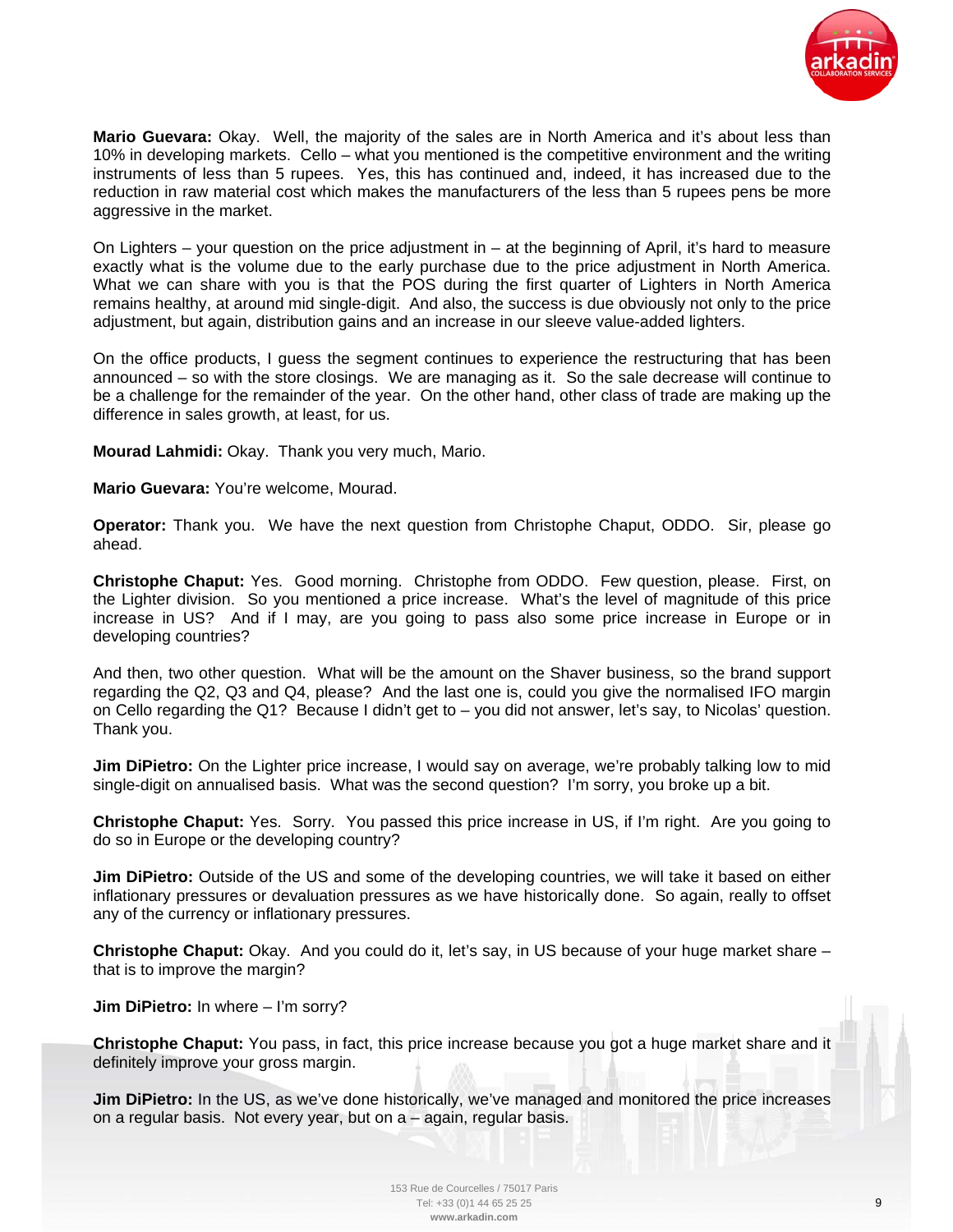

# **Christophe Chaput:** Okay.

**Jim DiPietro:** And then, the brand support in Shaver. As we talked about in the beginning of the year in February and as Mario just mentioned a few seconds ago, we'll continue to invest in Shaver across the balance of the year in each of the quarters. Flex 5, that'll be advertising as well as coupons as we move towards the end of 2015.

**Christophe Chaput:** Okay. But I – I mean, it's difficult, let's say, to communicate for you on certain – on the kind of amounts excluding coupons?

**Jim DiPietro:** Well, coupons, you have to remember – in the US especially – is a very important brand support vehicle. With the accounting, it's above net sales, but it is still brand support. Once again, coupons within the market – and especially for our – for us, it's a very important brand support advertising vehicle to the consumer to  $-$  again, to get the message out on  $-$  on Flex 5 as well as drive some of the consumption.

# **Christophe Chaput:** Okay.

**Jim DiPietro:** On your question on the first quarter of Cello, what we have to remember is the first quarter in our calendar year is really the fourth quarter in Cello's fiscal year. So what we have seen and experienced in March year-to-date and their fourth quarter is some year-end reserves that impact their IFO margin.

If you remember, we had a similar situation in September when we booked some reserves. I think as we've progressed from September to their year-end, we again took some additional reserve for inventory and returns and which we've booked in, again, March of our quarter and their fiscal year-end. If it excludes –those one-time reserves, the EBIT, or call it the IFO margin, will be really low double-digit in the first quarter.

**Christophe Chaput:** Okay. Thank you very much for that.

**Jim DiPietro:** You're welcome.

**Operator:** Thank you. We have the next question from Hubert d'Aillières, BPI. Sir, please go ahead.

**Hubert d'Aillières:** Yes. Hello, everyone. I just have a quick question, please. Could you please say what is the like-for-like growth of your EBIT in Q1?

**Jim DiPietro:** That's something we don't communicate.

**Hubert d'Aillières:** Okay.

**Operator:** Thank – do you have another question, sir?

**Hubert d'Aillières:** No, it's okay. Thank you.

**Operator:** Okay. Thank you. We have the next question from Nicolas Langlet, Natixis. Sir, please go ahead.

**Nicolas Langlet:** Yes. Hi, again. I've got three quick question, please. First of all, can you give us an update regarding the new Lighter factory in China? When do you plan to start producing within this factory?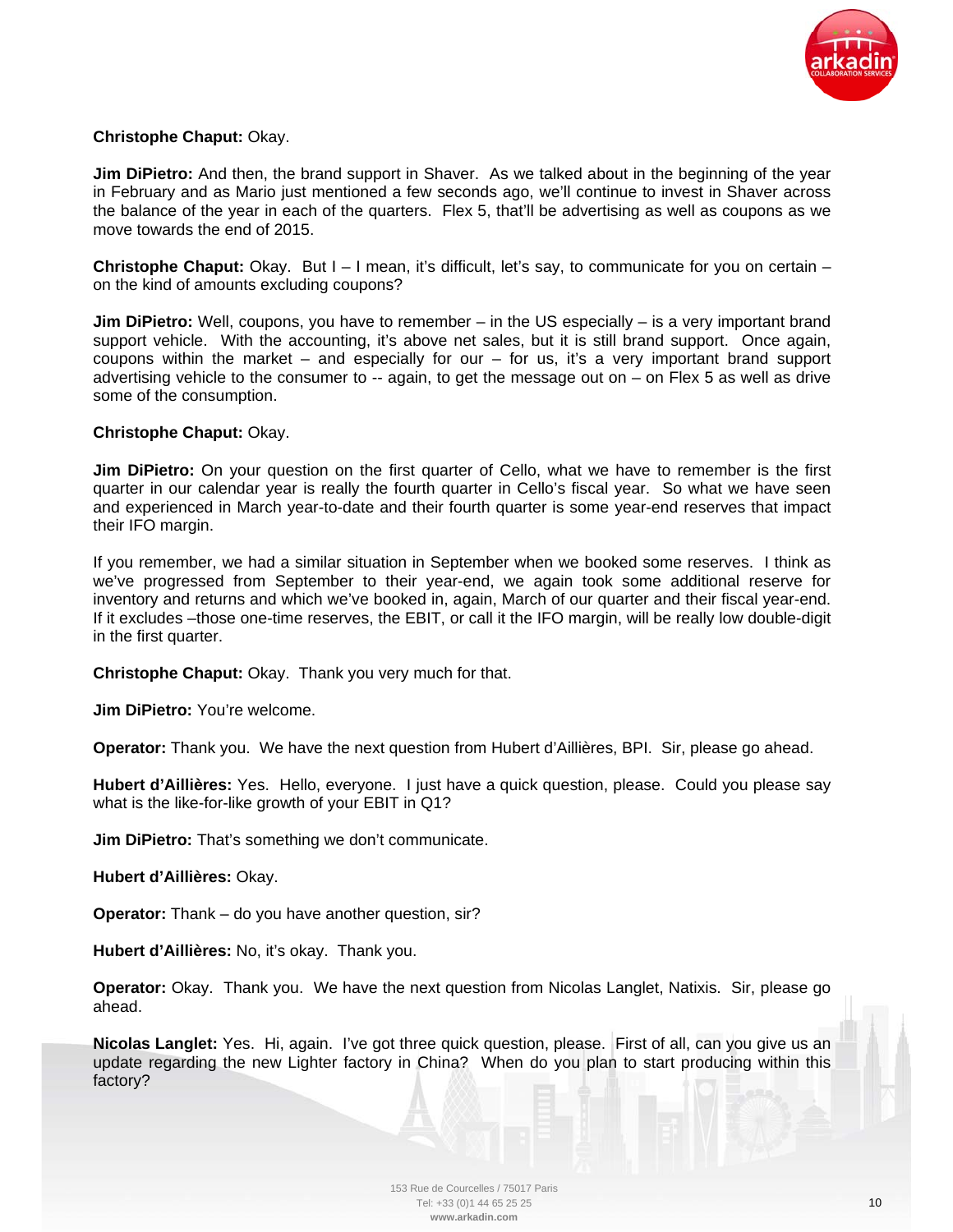

Second point, on the CAPEX guidance, I think you are expecting €125 million of CAPEX for the full year. But given the recent euro/USD move, should we be looking at an amount a bit higher than that?

And lastly, on BIC Graphic, in terms of margin in Q1, have you been decreasing – reducing the marketing effort versus last year? And how should we look at it for the full year in terms of marketing expenses for APP?

**Mario Guevara:** Yes, Nicolas – Mario. The new Lighter factory in China is going according to the calendar – the ramp-up calendar that we shared with you in the previous quarter. So manufacturing should start in the next few months. It will be fully operational by the end of the year.

## **Nicolas Langlet:** Okay.

**Mario Guevara:** Then on BIC Graphic, the improvement, as I mentioned, was due to improvement in gross profit. So we didn't reduce the brand support. The consumers support in BIC Graphic, it turns out, is not that significant. And the outlook for BIC Graphic in terms of normalised IFO – it's the one that I communicated in the outlook.

## **Nicolas Langlet:** Okay.

**Jim DiPietro:** And Nicolas, on CAPEX, the guidance that we had given back in February was in the range of €120 million to €130 million. Right now, we would still stay within that range.

## **Nicolas Langlet:** Okay.

**Jim DiPietro:** We've invested, as you would've seen in the cash page, around €24 million for the first three months of this year. And most of the investments – a good chunk will be euro-based. When we look at it, it doesn't really change much on currency fluctuation. And as we progress through the year, we'll update, as needed, any guidance on the CAPEX investments.

**Nicolas Langlet:** Okay. Thank you.

**Jim DiPietro:** You're welcome.

**Operator:** Thank you. We have the next question from Mourad Lahmidi, MainFirst. Sir, please go ahead.

**Mourad Lahmidi:** Yes. I have another on Asia. I think that you've mentioned that you had about 2,000 point of sales during the first quarter. Can you just update us on – on how many point of sales now do you cover in Asia? And in which countries basically – where is the – the highest penetration that you have over there? Thank you.

**Mario Guevara:** Yes, Mourad. In Asia, we cover different countries. But convenience stores are an important channel of distribution for Lighters – in Japan, the most important one for us. And then, you have countries like Thailand, Malaysia, Hong Kong, Philippines and even a small part in China. So this 2,000 additional listings in convenience stores should be around another 6% coverage of the total convenience stores that we can reach in – in the region.

**Mourad Lahmidi:** And how many in total? I think it's more than 30,000 or something like that.

**Mario Guevara:** Yes. That's, I guess, the potential convenience store market and that is around 50,000.

**Mourad Lahmidi:** Okay.